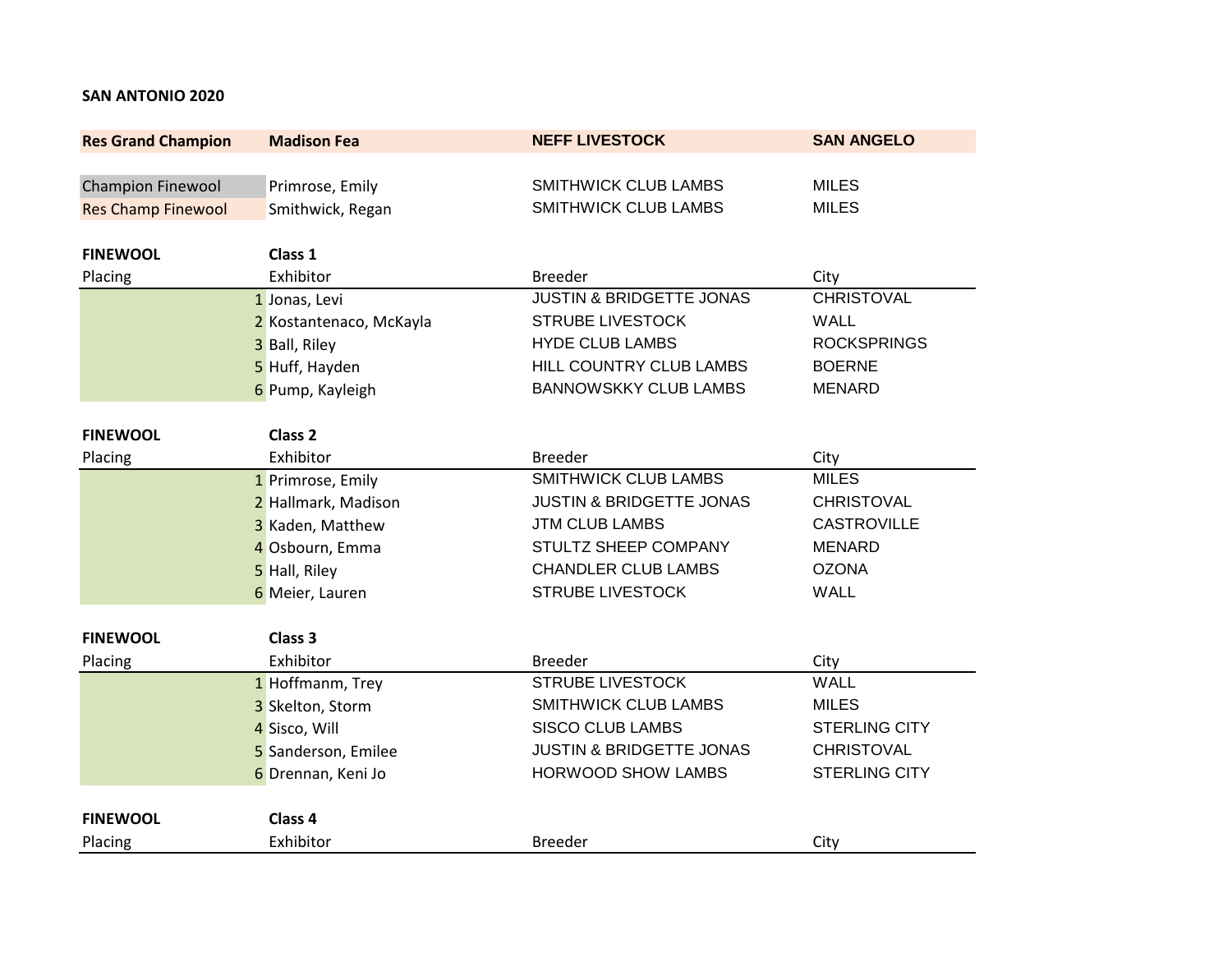|                              | 1 Gibbs, Trevor        | <b>KYLE &amp; JULIE SMITHWICK</b>   | <b>MILES</b>         |
|------------------------------|------------------------|-------------------------------------|----------------------|
|                              | 2 Brown, Kylee         | STULTZ SHEEP COMPANY                | <b>MENARD</b>        |
|                              | 3 Hoelscher, Kinley    | <b>LEROY HOELSCHER</b>              | <b>GARDEN CITY</b>   |
|                              | 4 Thomas, Cade         | THOMAS LIVESTOCK                    | <b>SAN ANGELO</b>    |
|                              | 5 Phillips, Gentri     | <b>HYDE CLUB LAMBS</b>              | <b>ROCKSPRINGS</b>   |
|                              | 6 Valenkamp, Kyle      | <b>KYLE &amp; JULIE SMITHWICK</b>   | <b>MILES</b>         |
| <b>FINEWOOL</b>              | Class 5                |                                     |                      |
| Placing                      | Exhibitor              | <b>Breeder</b>                      | City                 |
|                              | 1 Smithwick, Regan     | SMITHWICK CLUB LAMBS                | <b>MILES</b>         |
|                              | 2 Stultz, Slone        | STULTZ SHEEP COMPANY                | <b>MENARD</b>        |
|                              | 3 Flanagan, Ben        | <b>SMITHWICK CLUB LAMBS</b>         | <b>MILES</b>         |
|                              | 4 Mueller, Colton      | <b>SMITHWICK CLUB LAMBS</b>         | <b>MILES</b>         |
|                              | 5 Tate, Conner         | SMITHWICK CLUB LAMBS                | <b>MILES</b>         |
|                              | 6 Sanchez, Bailee      | <b>RAINEY CLUB LAMBS</b>            | <b>ANDREWS</b>       |
|                              |                        |                                     |                      |
|                              |                        |                                     |                      |
| <b>Ch Finewool Cross</b>     | <b>Blanek, Steeley</b> | <b>STRUBE LIVESTOCK</b>             | <b>WALL</b>          |
| <b>Res Ch Finewool Cross</b> | Mathis, Amy            | <b>JUSTIN &amp; BRIDGETTE JONAS</b> | <b>CHRISTOVAL</b>    |
|                              |                        |                                     |                      |
| <b>FINEWOOL CROSS</b>        | Class 1                |                                     |                      |
| Placing                      | Exhibitor              | <b>Breeder</b>                      | City                 |
|                              | 2 Bean, Wyatt          | <b>CHANDLER CLUB LAMBS</b>          | <b>OZONA</b>         |
|                              | 3 Horn, Gavin          | <b>LONG CLUB LAMBS</b>              | <b>STERLING CITY</b> |
|                              | 4 Wonderlich, Dylan    | <b>SMITHWICK CLUB LAMBS</b>         | <b>MILES</b>         |
|                              | 5 Hale, Miles          | <b>SKELTON CLUB LAMBS</b>           | <b>BALLINGER</b>     |
|                              | 6 Clark, Keeli         | <b>SKELTON CLUB LAMBS</b>           | <b>BALLINGER</b>     |
|                              | 7 Deen, Hayden         | SMITHWICK CLUB LAMBS                | <b>MILES</b>         |
|                              |                        |                                     |                      |
| <b>FINEWOOL CROSS</b>        | Class <sub>2</sub>     |                                     |                      |
| Placing                      | Exhibitor              | <b>Breeder</b>                      | City                 |
|                              | 1 Blanek, Steeley      | <b>STRUBE CLUB LAMBS</b>            | <b>WALL</b>          |
|                              | 2 Cook, Royce          | <b>COOK CLUB LAMBS</b>              | <b>BALLINGER</b>     |
|                              |                        | <b>HORWOOD SHOW LAMBS</b>           | <b>STERLING CITY</b> |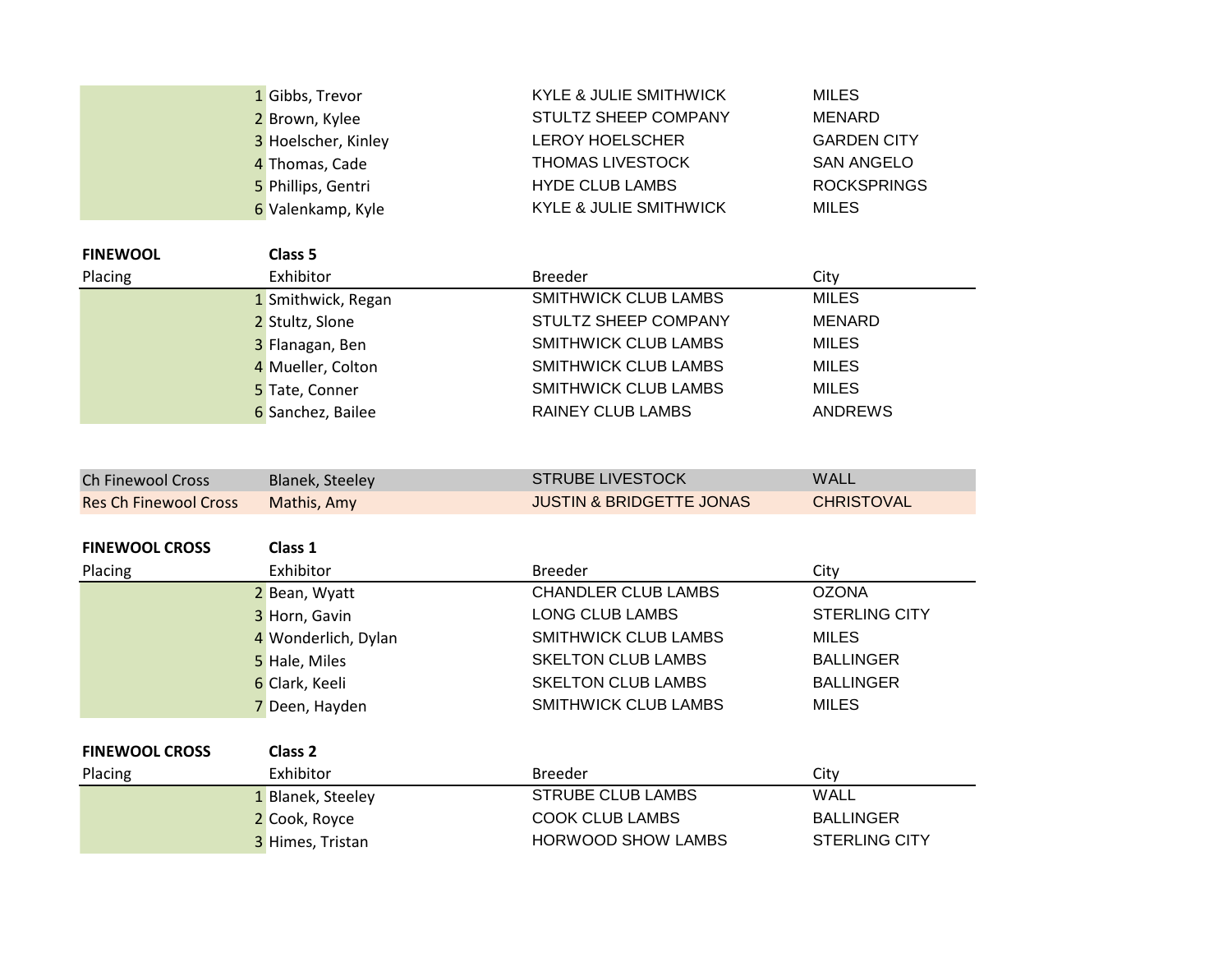|                       | 4 Skelton, Stihl      | <b>SKELTON CLUB LAMBS</b>           | <b>BALLINGER</b>     |
|-----------------------|-----------------------|-------------------------------------|----------------------|
|                       | 5 Betsworth, Luke     | <b>SMITHWICK CLUB LAMBS</b>         | <b>MILES</b>         |
|                       | 6 Johnson, Tatum      | <b>JACOBY BROTHERS</b>              | <b>MELVIN</b>        |
|                       | 7 Hart, Kaitlynn      | <b>LONG CLUB LAMBS</b>              | <b>STERLING CITY</b> |
|                       |                       |                                     |                      |
| <b>FINEWOOL CROSS</b> | Class 3               |                                     |                      |
| Placing               | Exhibitor             | <b>Breeder</b>                      | City                 |
|                       | 1 Collins, Jace       | PAT JACKSON                         | <b>CHRISTOVAL</b>    |
|                       | 2 Sullivan, Quade     | <b>SKELTON CLUB LAMBS</b>           | <b>BALLINGER</b>     |
|                       | 3 Boles, Bailey       | <b>SMITHWICK CLUB LAMBS</b>         | <b>MILES</b>         |
|                       | 5 Beam, Claire        | <b>CHANDLER CLUB LAMBS</b>          | <b>OZONA</b>         |
|                       | 6 Meyer, Cole         | <b>SANDERS SHOW LAMBS</b>           | <b>HARPER</b>        |
|                       | 7 Brown, Stella       | <b>HYDE CLUB LAMBS</b>              | <b>ROCKSPRINGS</b>   |
|                       |                       |                                     |                      |
| <b>FINEWOOL CROSS</b> | Class 4               |                                     |                      |
| Placing               | Exhibitor             | <b>Breeder</b>                      | City                 |
|                       | 1 Mathis, Amy         | <b>JUSTIN &amp; BRIDGETTE JONAS</b> | <b>CHRISTOVAL</b>    |
|                       | 2 Schroeder, Hayden   | <b>SMITHWICK CLUB LAMBS</b>         | <b>MILES</b>         |
|                       | 3 Dunham, Rodalyn     | <b>SANDERS SHOW LAMBS</b>           | <b>HARPER</b>        |
|                       | 4 Krippendorf, Landon | SMITHWICK CLUB LAMBS                | <b>MILES</b>         |
|                       | 5 Bannowsky, Addy     | <b>JUSTIN &amp; BRIDGETTE JONAS</b> | <b>CHRISTOVAL</b>    |
|                       | 6 Valdez, Abigail     | <b>SMITHWICK CLUB LAMBS</b>         | <b>MILES</b>         |
|                       | 7 Levine, Cole        | PAT JACKSON                         | <b>CHRISTOVAL</b>    |
|                       |                       |                                     |                      |
| <b>FINEWOOL CROSS</b> | Class <sub>5</sub>    |                                     |                      |
| Placing               | Exhibitor             | <b>Breeder</b>                      | City                 |
|                       | 1 Barrett, Rylee      | PAT JACKSON                         | <b>CHRISTOVAL</b>    |
|                       | 2 Humphrey, Kory      | <b>STRUBE LIVESTOCK</b>             | <b>WALL</b>          |
|                       | 3 Blanek, Emersyn     | <b>STRUBE LIVESTOCK</b>             | <b>WALL</b>          |
|                       | 4 Morris, Carter      | PAT JACKSON                         | <b>CHRISTOVAL</b>    |
|                       | 5 McAshlan, Peyton    | <b>COOK CLUB LAMBS</b>              | <b>BALLLINGER</b>    |
|                       | 6 Dunlap, Brayden     | <b>SMITHWICK CLUB LAMBS</b>         | <b>MILES</b>         |
|                       | 7 Kolls, Jack         | <b>LONG CLUB LAMBS</b>              | <b>STERLING CITY</b> |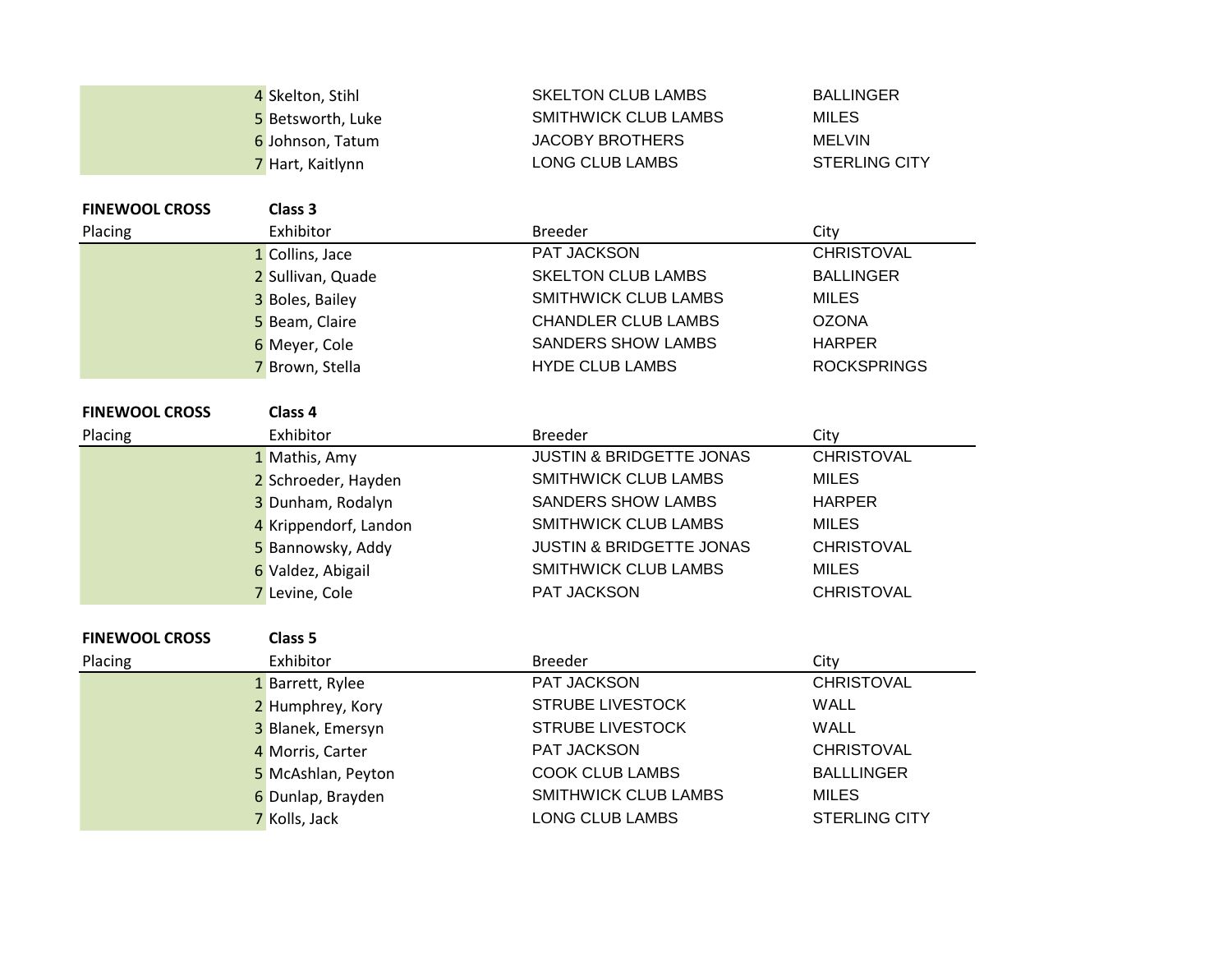| <b>Champion Dorper</b>     | Daly, Kasadee        | FFED MY SHEEP                             | <b>SONORA</b>         |
|----------------------------|----------------------|-------------------------------------------|-----------------------|
| <b>Res Champion Dorper</b> | Garcia, Sydney       | <b>KELLY HAIR SHEEP</b>                   | <b>LIPAN</b>          |
|                            |                      |                                           |                       |
| <b>DORPERS</b>             | Class 1              |                                           |                       |
| Placing                    | Exhibitor            | <b>Breeder</b>                            | City                  |
|                            | 1 Kasadee Daly       | FEED MY SHEEP                             | <b>SONORA</b>         |
|                            | 2 Cowan, Grayson     | <b>JADE LIVESTOCK</b>                     | <b>MASON</b>          |
| <b>DORPERS</b>             | Class <sub>2</sub>   |                                           |                       |
|                            | Exhibitor            |                                           |                       |
| Placing                    |                      | <b>Breeder</b><br><b>KELLY HAIR SHEEP</b> | City<br><b>LIPAN</b>  |
|                            | 1 Garcia, Sydney     |                                           |                       |
|                            | 2 Meyer, Blake       | <b>KELLY HAIR SHEEP</b>                   | <b>LIPAN</b>          |
| <b>Champion Southdown</b>  | Edwards, Kooper      | <b>SMITHWICK CLUB LAMBS</b>               | <b>MILES</b>          |
| <b>Res Champ Southdown</b> | Allensworth, Ava     | <b>WEST SOUTHDOWNS</b>                    | <b>BRYAN</b>          |
|                            |                      |                                           |                       |
| <b>SOUTHDOWNS</b>          | Class 1              |                                           |                       |
| Placing                    | Exhibitor            | <b>Breeder</b>                            | City                  |
|                            | 1 Clem, Chloe        | <b>SMITHWICK CLUB LAMBS</b>               | <b>MILES</b>          |
|                            | 3 Schilling, Kynlie  | <b>FRITZ SOUTHDOWNS</b>                   | <b>FREDERICKSBURG</b> |
|                            | 4 Roschetzky, Hunter | <b>WAYNE MAHLER</b>                       | <b>SEAGRAVES</b>      |
|                            | 5 Millican, Harlie   | FRITZ SOUTHDOWNS                          | <b>FREDERICKSBURG</b> |
| <b>SOUTHDOWNS</b>          | Class <sub>2</sub>   |                                           |                       |
| Placing                    | Exhibitor            | <b>Breeder</b>                            | City                  |
|                            | 1 Cheshire, Drew     | FRITZ SOUTHDOWNS                          | <b>FREDERICKSBURG</b> |
|                            | 2 Owen, Tanner       | <b>DAN VESTAL</b>                         | <b>FREDERICKSBURG</b> |
|                            |                      | <b>MARSHALL EATON</b>                     | <b>OVALA</b>          |
|                            | 4 Collins, Matthew   | SMITHWICK CLUB LAMBS                      | <b>MILES</b>          |
|                            | 5 Dunlap, Bailee     | <b>DAN VESTAL</b>                         | <b>FREDERICKSBURG</b> |
|                            |                      |                                           |                       |
|                            | 6 Carter, Sierra     |                                           |                       |
| <b>SOUTHDOWNS</b>          | Class 3              |                                           |                       |
| Placing                    | Exhibitor            | <b>Breeder</b>                            | City                  |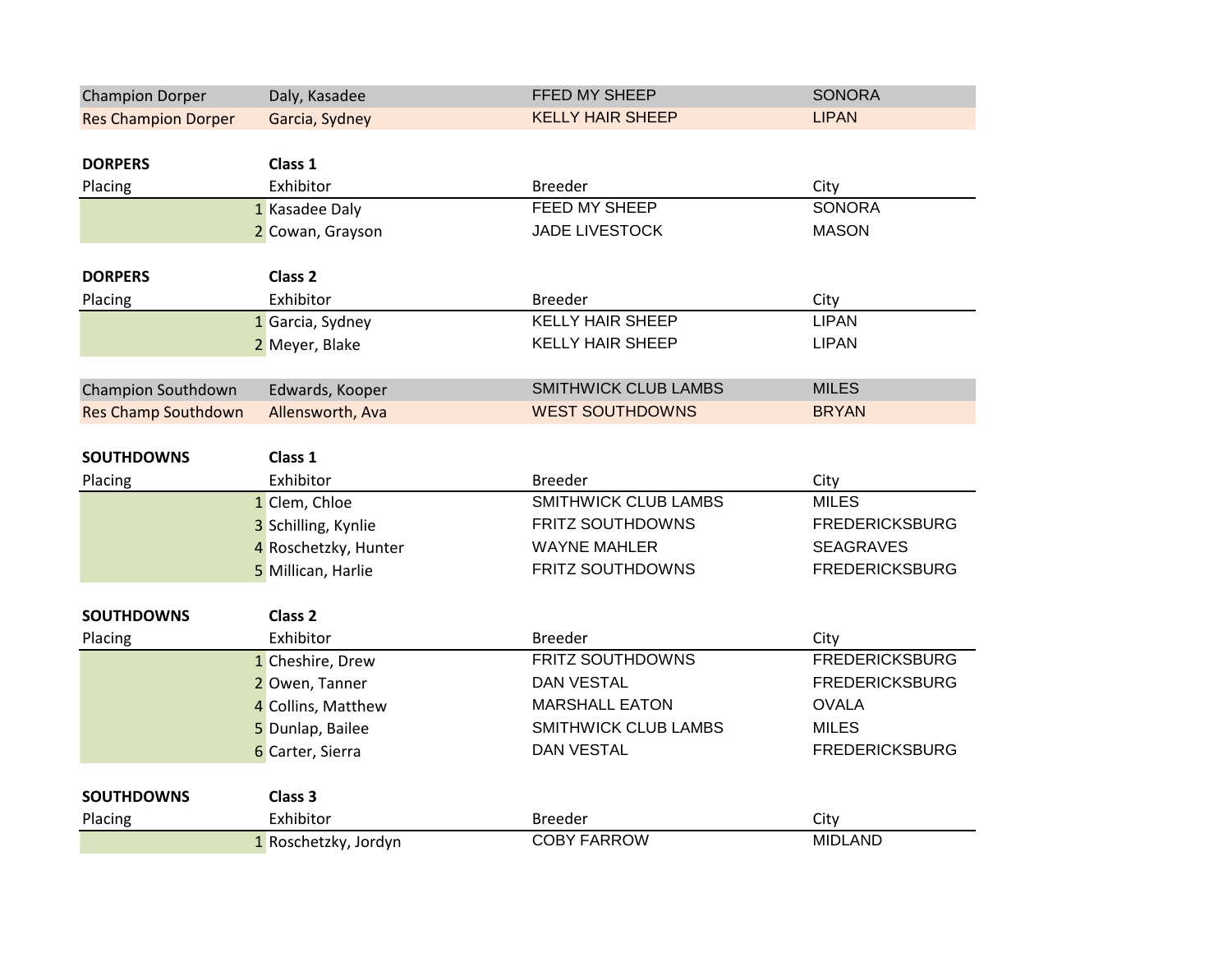|                           | 3 Smithwick, Curry    | <b>SMITHWICK CLUB LAMBS</b> | <b>MILES</b>           |
|---------------------------|-----------------------|-----------------------------|------------------------|
|                           | 6 Krippendorf, Luke   | <b>FRITZ SOUTHDOWNS</b>     | <b>FREDERICKSBURG</b>  |
|                           |                       |                             |                        |
| <b>SOUTHDOWNS</b>         | Class 4               |                             |                        |
| Placing                   | Exhibitor             | <b>Breeder</b>              |                        |
|                           | 1 Edwards, Kooper     | <b>SMITHWICK CLUB LAMBS</b> | <b>MILES</b>           |
|                           | 2 Harbour, Trey       | <b>HARBOUR LIVESTOCK</b>    | <b>GATESVILLE</b>      |
|                           | 3 Zimmerman, Ramzey   | FRITZ SOUTHDOWNS            | <b>FREDERICKSBURG</b>  |
|                           | 4 Bower, Brittley     | <b>DAN VESTAL</b>           | <b>FREDERICKSBURG</b>  |
|                           | 5 Brooks, Jace        | SMITHWICK CLUB LAMBS        | <b>MILES</b>           |
|                           | 6 Cheshire, Avery     | THE CULL PEN                | <b>COLLEGE STATION</b> |
| <b>SOUTHDOWNS</b>         | Class <sub>5</sub>    |                             |                        |
| Placing                   | Exhibitor             | <b>Breeder</b>              | City                   |
|                           | 1 Lee, William        | <b>FLANAGAN SOUTHDOWNS</b>  | <b>BALLINGER</b>       |
|                           | 3 Lee, Jenna          | <b>SMITHWICK CLUB LAMBS</b> | <b>MILES</b>           |
|                           | 4 Flanagan, Avery     | <b>FLANAGAN SOUTHDOWNS</b>  | <b>BALLINGER</b>       |
|                           | 5 Bone, Lainey        | <b>FRITZ SOUTHDOWNS</b>     | <b>FREDERICKSBURG</b>  |
|                           | 6 Lord, Chloe         | <b>FLANAGAN SOUTHDOWNS</b>  | <b>BALLINGER</b>       |
| <b>SOUTHDOWNS</b>         | Class <sub>6</sub>    |                             |                        |
| Placing                   | Exhibitor             | <b>Breeder</b>              | City                   |
|                           | 1 Allensworth, Ava    | <b>WEST SOUTHDOWNS</b>      | <b>BRYAN</b>           |
|                           | 3 Phillips, Graci     | <b>WEST SOUTHDOWNS</b>      | <b>BRYAN</b>           |
|                           | 4 Lord, Geneva        | <b>COBY FARROW</b>          | <b>MIDLAND</b>         |
|                           | 5 Williams, Addison   | <b>HARBOUR LIVESTOCK</b>    | <b>GATESVILLE</b>      |
|                           | 6 Howell, Madilyn     | JENNINGS SHOW LAMBS         | <b>FREDONIA</b>        |
|                           |                       |                             |                        |
| <b>Res Ch Medium Wool</b> | Fea, Madison          | <b>NEFF LIVESTOCK</b>       | <b>SAN ANGELO</b>      |
| <b>MEDIUM WOOLS</b>       | Class 1               |                             |                        |
| Placing                   | Exhibitor             | <b>Breeder</b>              | City                   |
|                           | 1 Morris, Christopher | <b>WILSON CLUB LAMBS</b>    | <b>EARLY</b>           |
|                           | 5 Feller, Kayla       | <b>FELLER SHOW LAMBS</b>    | <b>FREDERICKSBURG</b>  |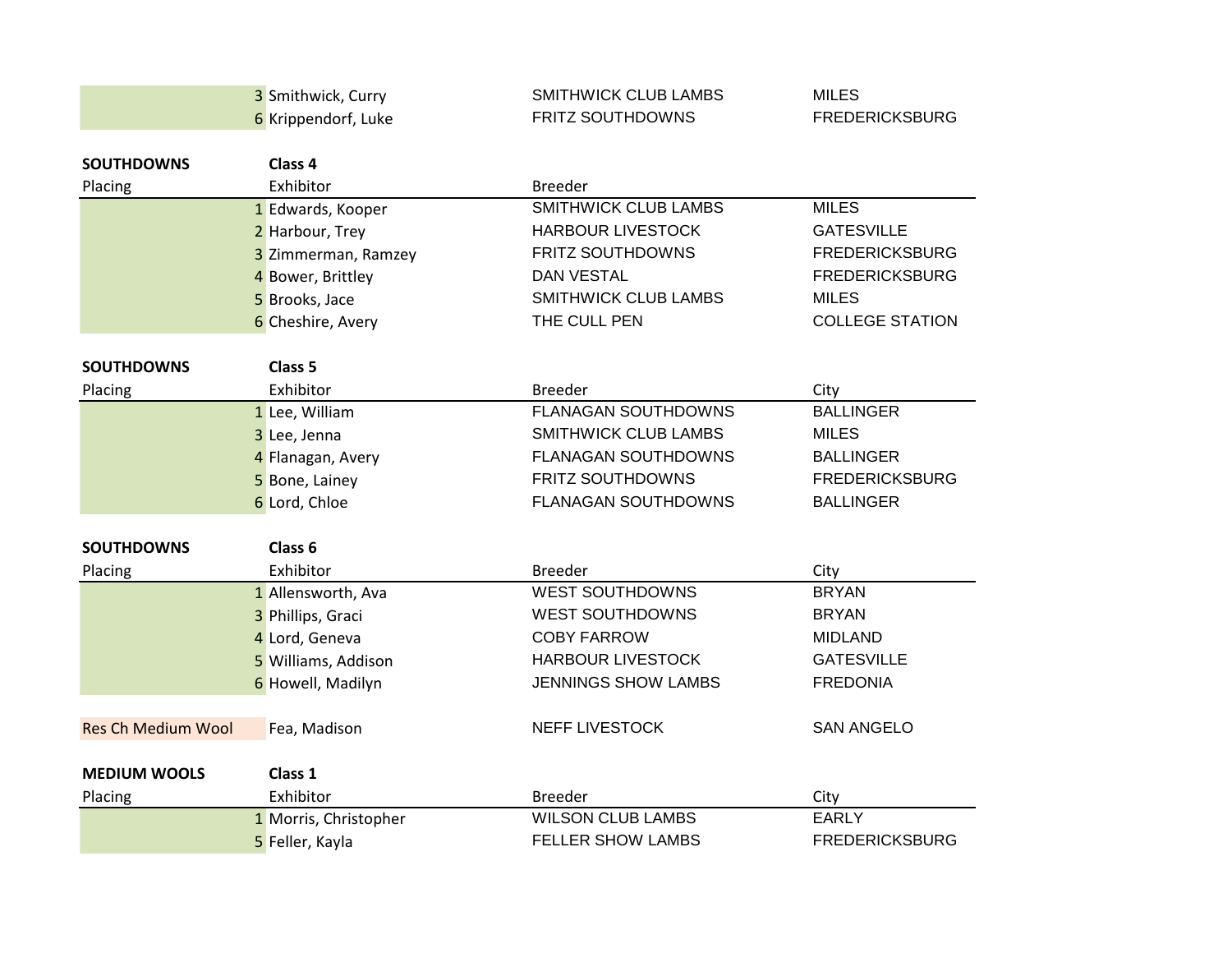|                     | 6 Schilling, Kambyl  | <b>ROCKIN' C FARMS</b>          | <b>TAHOKA</b>      |
|---------------------|----------------------|---------------------------------|--------------------|
|                     | 9 Jones, Grant       | R J RANCH                       | <b>BLANCO</b>      |
|                     |                      |                                 |                    |
| <b>MEDIUM WOOLS</b> | Class <sub>2</sub>   |                                 |                    |
| Placing             | Exhibitor            | <b>Breeder</b>                  | City               |
|                     | 3 Dehlinger, Preston | <b>JIMMY STRUBE CLUB LAMBS</b>  | <b>GARDEN CITY</b> |
|                     | 7 Ragan, Ramsey      | <b>ROCKIN' C FARMS</b>          | <b>TAHOKA</b>      |
|                     | 8 Schiller, Sydney   | <b>SAVO'S CLUB LAMBS</b>        | <b>BLANCO</b>      |
|                     | 9 Reed, Madison      | <b>SMITHWICK CLUB LAMBS</b>     | <b>MILES</b>       |
| <b>MEDIUM WOOLS</b> | Class <sub>3</sub>   |                                 |                    |
| Placing             | Exhibitor            | <b>Breeder</b>                  | City               |
|                     | 1 Hanslik, Cydnee    | <b>SILVERS LIVESTOCK</b>        | <b>JUNCTION</b>    |
|                     | 2 Moore, Grace       | MOORE LIVESTOCK                 | <b>SONORA</b>      |
|                     | 3 Lodholm, Kenzie    | <b>WILSON CLUB LAMBS</b>        | <b>EARLY</b>       |
|                     | 6 Lawhorn, Leighton  | <b>KENNEDY LIVESTOCK</b>        | <b>WALLER</b>      |
|                     | 8 Hicks, McKenzie    | <b>NEFF LIVESTOCK</b>           | <b>SAN ANGELO</b>  |
|                     |                      |                                 |                    |
| <b>MEDIUM WOOLS</b> | Class 4              |                                 |                    |
| Placing             | Exhibitor            | <b>Breeder</b>                  | City               |
|                     | 1 Fischer, Max       | <b>MIKE FISHER</b>              | <b>IOWA PARK</b>   |
|                     | 2 Horton, Amy        | <b>BENSON CHABOT CLUB LAMBS</b> | <b>HILLSBORO</b>   |
| <b>MEDIUM WOOLS</b> | Class <sub>5</sub>   |                                 |                    |
| Placing             | Exhibitor            | <b>Breeder</b>                  | City               |
|                     | 3 Dickison, Rett     | <b>NEWSOM LIVESTOCK</b>         | <b>OLTON</b>       |
|                     | 7 Hefner, Gracie     | <b>SAVO'S CLUB LAMBS</b>        | <b>BLANCO</b>      |
|                     | 8 Hill, Adley        | <b>FARROW HAMPSHIRES</b>        | <b>MIDLAND</b>     |
|                     | 9 Goins, Callie      | <b>STRUBE LIVESTOK</b>          | <b>WALL</b>        |
| <b>MEDIUM WOOLS</b> | Class 6              |                                 |                    |
| Placing             | Exhibitor            | <b>Breeder</b>                  | City               |
|                     | 6 Edmondson, Bryli   | <b>MOORE LIVESTOCK</b>          | <b>SONORA</b>      |
|                     | 9 Moeller, Cole      | <b>GLASSCOCK CLUB LAMBS</b>     | <b>EARLY</b>       |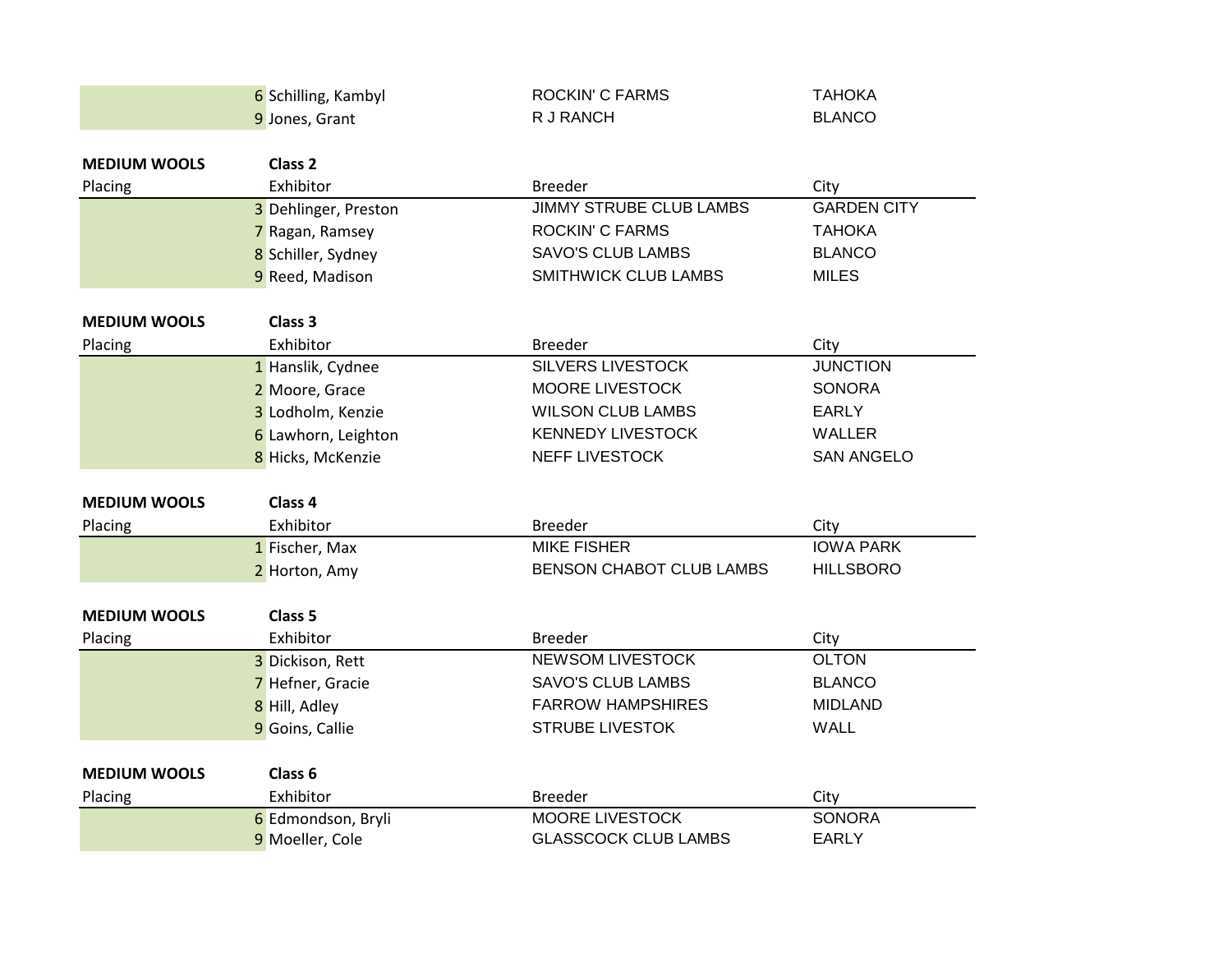| <b>MEDIUM WOOLS</b> | Class <sub>7</sub>   |                                |                           |
|---------------------|----------------------|--------------------------------|---------------------------|
| Placing             | Exhibitor            | <b>Breeder</b>                 | City                      |
|                     | 1 Turner, Brylie     | NEFF LIVESTOCK                 | <b>SAN ANGELO</b>         |
|                     | 4 Clem, McKinley     | <b>ROCKIN'C FARMS</b>          | <b>TAHOKA</b>             |
|                     | 7 Byrd, Bree         | <b>NEWSOM LIVESTOCK</b>        | <b>OLTON</b>              |
| <b>MEDIUM WOOLS</b> | Class 8              |                                |                           |
| Placing             | Exhibitor            | <b>Breeder</b>                 | City                      |
|                     | 8 Connally, Breann   | <b>MILLER HAMPSHIRES</b>       | <b>SEAGRAVES</b>          |
|                     | 9 Akers, Wrye        | <b>ROCKIN' C FARMS</b>         | <b>TAHOKA</b>             |
| <b>MEDIUM WOOLS</b> | Class 9              |                                |                           |
|                     | Exhibitor            | <b>Breeder</b>                 | City                      |
| Placing             | 6 Ragan, Reese       | <b>ROCKIN' C FARMS</b>         | <b>ТАНОКА</b>             |
|                     | 9 Truhlicka, Tristan | <b>ROCKIN' C FARMS</b>         | <b>TAHOKA</b>             |
|                     |                      |                                |                           |
| <b>MEDIUM WOOLS</b> | Class 10             |                                |                           |
| Placing             | Exhibitor            | <b>Breeder</b>                 | City                      |
|                     | 1 Schiffner, Avery   | NICHOLS CEN-TEX CLUB LAMBS     | <b>ZEPHYR</b>             |
|                     | 2 Bradford, Rachel   | <b>BRISTER CLUB LAMBS</b>      | <b>ANSON</b>              |
|                     | 3 Pfieffer, leah     | <b>SILVERS LIVESTOCK</b>       | <b>JUNCTION</b>           |
| <b>MEDIUM WOOLS</b> | Class 11             |                                |                           |
|                     | Exhibitor            | <b>Breeder</b>                 |                           |
| Placing             | 2 Martin, Dakota     | <b>NEFF LIVESTOCK</b>          | City<br><b>SAN ANGELO</b> |
|                     |                      | <b>JIMMY STRUBE CLUB LAMBS</b> | <b>GARDEN CITY</b>        |
|                     | 6 Dehlinger, Bailey  |                                |                           |
| <b>MEDIUM WOOLS</b> | Class 12             |                                |                           |
| Placing             | Exhibitor            | <b>Breeder</b>                 | City                      |
|                     | 3 Cline, Kirsten     | CHAD PERKINS SHOW STOCK        | <b>ZEPHYR</b>             |
|                     | 4 Smith, Jake        | <b>FRAZE SHOW LAMBS</b>        | <b>HICO</b>               |
|                     | 6 Ragan, Ryan        | <b>ROCKIN' C FARMS</b>         | <b>TAHOKA</b>             |
|                     | 7 Lee, Kaidyn        | SHERRILL CLUB LAMBS            | LEVELLAND                 |